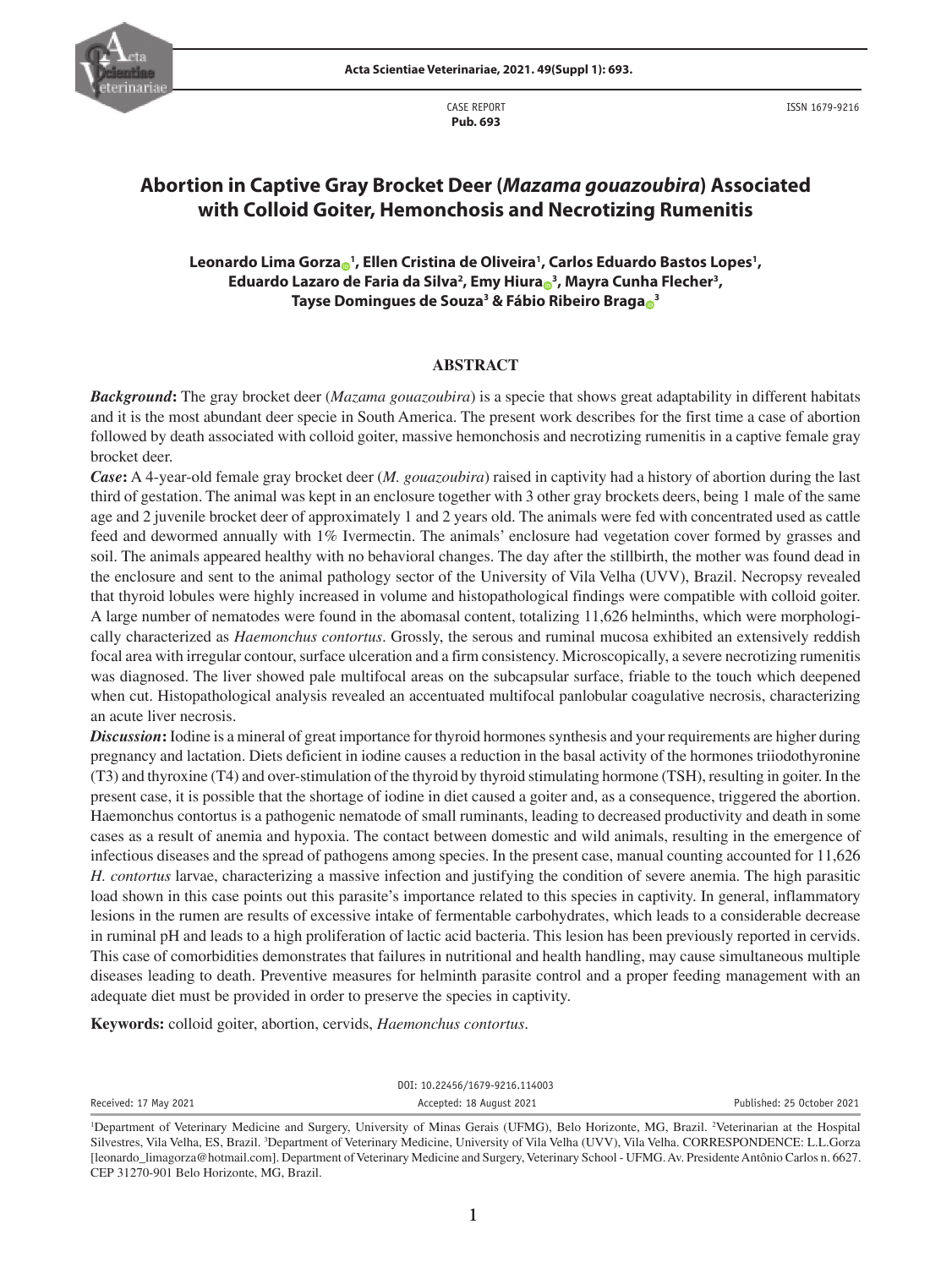## **INTRODUCTION**

Cervids are ruminant ungulates of the order Artiodactyla, distributed worldwide in multiple countries and biomes [2]. Feeding is one of the most important aspects in the management of these animals in captivity, and basically consists in concentrate, such as cattle food, and roughage [2]. Diets containing low levels of iodine highly predisposes to development of goiter, clinically characterized by hypothyroidism and abortion in some cases [8]. The gray brocket (*Mazama gouzoubira*) is the most abundant deer species in South America, and as far as we could notice, there is no previous report of nutritional goiter followed by abortion in this species [6]. The natural ability to adapt to different environmental conditions allows contact between the gray brocket deer and some domestic ruminants, which may result in the spread of pathogens among species, such as gastrointestinal parasites [3,9].

*Haemonchus contortus* is a gastrointestinal nematode frequently diagnosed in small domestic ruminants [12]. In the gray brocket, this parasite has been described in studies concerning the description of the helminth fauna [3], and indicators of parasitic infection [4]. Although haemonchosis has been additionally reported in free-living gray brocket deer [3,4], its importance in captivity deer has not yet been documented.

Ruminal acidosis due to carbohydrate overload is a major problem in livestock [13], but its occurrence is still poorly described in wild ruminants [6]. Therefore, the aim of this study was to report a case of abortion associated with colloid goiter, massive hemonchosis, and necrotizing rumenitis in a captive gray brocket deer.

#### **CASE**

A 4-year-old captive female gray brocket deer (*Mazama gouazoubira*) presented abortion during the last third of gestation. The animal was being kept in captive, with no previous history of any clinical comorbidities. A day after abortion, the mother was found dead in the enclosure and was referred to necropsy at University of Vila Velha, Brazil. The female was being kept in an enclosure with 3 other gray brocket deer, 1 male of same age, and 2 younger brocket deer (1 and 2 years old, respectively).

The animals were been fed every 24 h with concentrate used in cattle feeding, and were annually dewormed with Ivermectin<sup>1</sup>. Vegetal cover inside the enclosure was composed mostly of *Brachiaria* spp. On *post mortem* examination blood was hydremic and mucous membranes were intensely pale. The thyroid lobules were bilaterally and diffusely enlarged, and firmly consistent (Figure 1A). Within the uterine body there was a moderate amount of cloudy and mucous content. In the gross evaluation of the forestomaches, a focally extensive reddish area of ulceration with irregular and firm borders was observed in the ruminal mucosa (Figure 1B). In the abomasal content there was a large number of white and red striped and cylindricalshaped helminths, with average corporal length of 30 mm (Figure 1C). The large intestine loops were diffusely filled with a dark red fluid (digested blood). A few areas of serosal hemorrhages were additionally seen in the centripetal gyri of the colon. In the subcapsular hepatic surface, there were multifocal pale, deep, and friable areas (Figure 1D). During necropsy, the abomasal content was sent for laboratory analysis in order to perform morphological characterization of the helminths and the parasitic load. Based on morphological features, parasites were characterized as *Haemonchus contortus* [12]. A total of 11,626 helminths were accounted for analyzed abomasal content.

Samples of thyroid, forestomaches, abomasum, small and large intestines, liver, uterus, trachea, lung, heart, lymph nodes, spleen and kidney were fixed at 10% buffered formalin, and submitted for routine histological processing. Microscopically, thyroid follicles were lined by a single layer of flattened cells, and markedly dilated and filled by a homogeneous, dense and eosinophilic material (colloid) [Figure 2], which characterizes colloid goiter. In the ruminal mucosa, there was an intense necrotizing rumenitis.

Histopathological analysis of the liver revealed a marked multifocal panlobular coagulative necrosis, with severe and diffuse vacuolar glycogenic degeneration. Such findings were characteristic of acute liver necrosis.

Additional findings included acute moderate catarrhal metritis and mild neutrophilic interstitial pneumonia.

#### **DISCUSSION**

Iodine is an essential mineral for human and animal health, since it is essential during the synthesis of thyroid hormones. Deficiency of iodine in the diet causes a decrease in the basal activity of the hormones triiodothyronine (T3) and thyroxine (T4),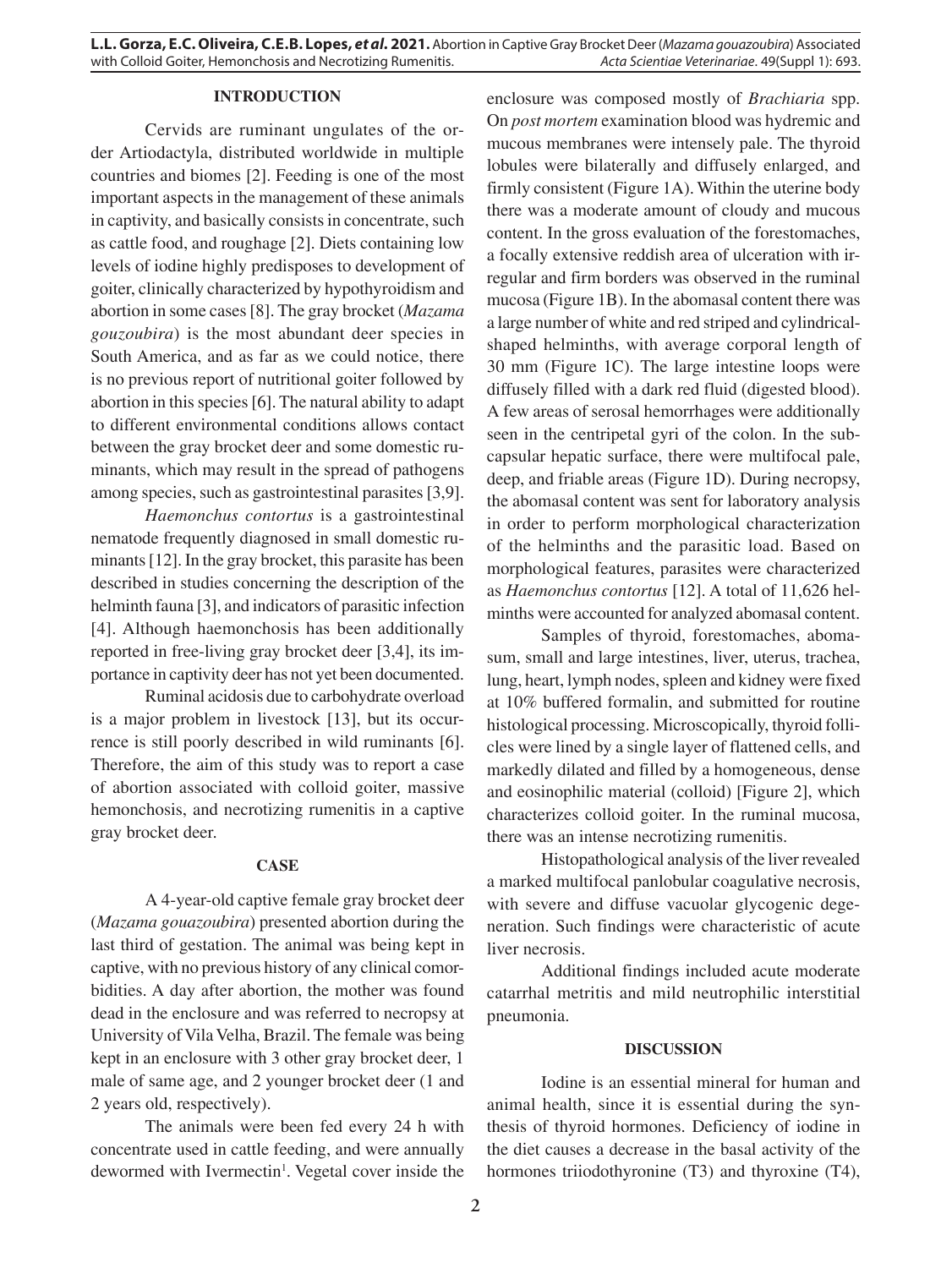**L.L. Gorza, E.C. Oliveira, C.E.B. Lopes,** *et al.* **2021.** Abortion in Captive Gray Brocket Deer (*Mazama gouazoubira*) Associated with Colloid Goiter, Hemonchosis and Necrotizing Rumenitis. **Acta Scientiae Veterinariae**. 49(Suppl 1): 693.



**Figure 1.** Main gross findings of female gray brocket deer during necropsy. A- Cervical region showing diffusely enlarged of the right thyroid gland (white arrow). B- Rumen. Ruminal mucosa with a focally extensive dark area of ulceration circumscribed by firm borders (black arrow). C- Petri dish filled with Haemonchus contortus from abomasal content. In the annex it is possible show the direct magnification of Haemonchus contortus, posterior view showing asymmetrical "v" shape dorsal ray (\*) [Bar= 50 µm]. D- Liver, capsular and cut surface with multifocal pale and friable areas, characteristic of acute liver necrosis.



**Figure 2.** Thyroid gland. Distended follicles lined by a single layer of flattened cells, and filled by a homogeneous, dense and eosinophilic material (colloid) [HE; Bar= 200 µm].

and over-stimulation of the thyroid by the thyroid stimulating hormone (TSH), resulting in goiter [8]. Iodine requirements are higher during pregnancy and lactation. In humans, inadequate mineral intake during pregnancy may lead to goiter, neonatal hypothyroidism, intellectual disabilities, and abortion [7]. In the present case, no clinical manifestations of hypothyroidism were previously noted. So, it was not affordable to perform serological dosages of any thyroid hormones by the time of the postmortem exam.

A retrospective study carried out in the state of Mato Grosso, Brazil, analyzed some epidemiological and anatomopathological findings of three outbreaks of goiter in cattle, which lived in properties with history of abortion and birth of weak and underdeveloped animals, highlighting the importance of the disease in livestock [5]. Thus, it is possible that the shortage of iodine in diet has triggered goiter, which resulted in abortion in the present case. According with a previously study [6], the most frequent causes of death in gray brockets were traumatic damage (36.6%), respiratory (15.2%), and capture myopathy, with no report of goiter in this study.

During the last few years, the constant loss of habitats has approached domestic and wild animals, resulting in the emergence of several infectious diseases [11] by the spreading of pathogens among species [3,4,9]. A study performed in the Brazilian Pantanal with 10 gray brockets suggested that the helminth fauna of these animals may have been derived from domestic cattle introduced in that area [3]. It has been additionally described that *H. contortus* is frequently associated with infections in this cervid species by comparing both the number of infected animals and the parasite load, suggesting that the host may be fairly adapted. Due to its wide distribution in South America, cervids are often seen around areas occupied by agriculture and domestic animals [3], which may act as important sources of infection for cervids.

Parasitism by *H. contortus* represents an important issue in small ruminants breeding, leading to production drops and death in some cases [10,12]. Anemia and hypoxia occur as a result of the bloodsucking habits of the parasite, and are the main reasons for death. The parasitic load is an important factor in the severity of haemonchosis, once a previous study reported that each adult helminth ingests about 0.05 mL of blood per day [1]. In the present report, manual counting totalized 11,626 larvae, characterizing a massive infection of *H. contortus*, and justifying the condition of severe anemia. A few strategies have been developed in order to reduce the animal losses related to the parasitism. An experimental study described a reduction of *H. contortus* larvae (L3) in sheep feces through the use of conidia of the nematophagous fungi *Duddingtonia flagrans* and *Monacrosporium thaumasium* [10], which can be an alternative control method for hemoncosis in captive wild ruminants.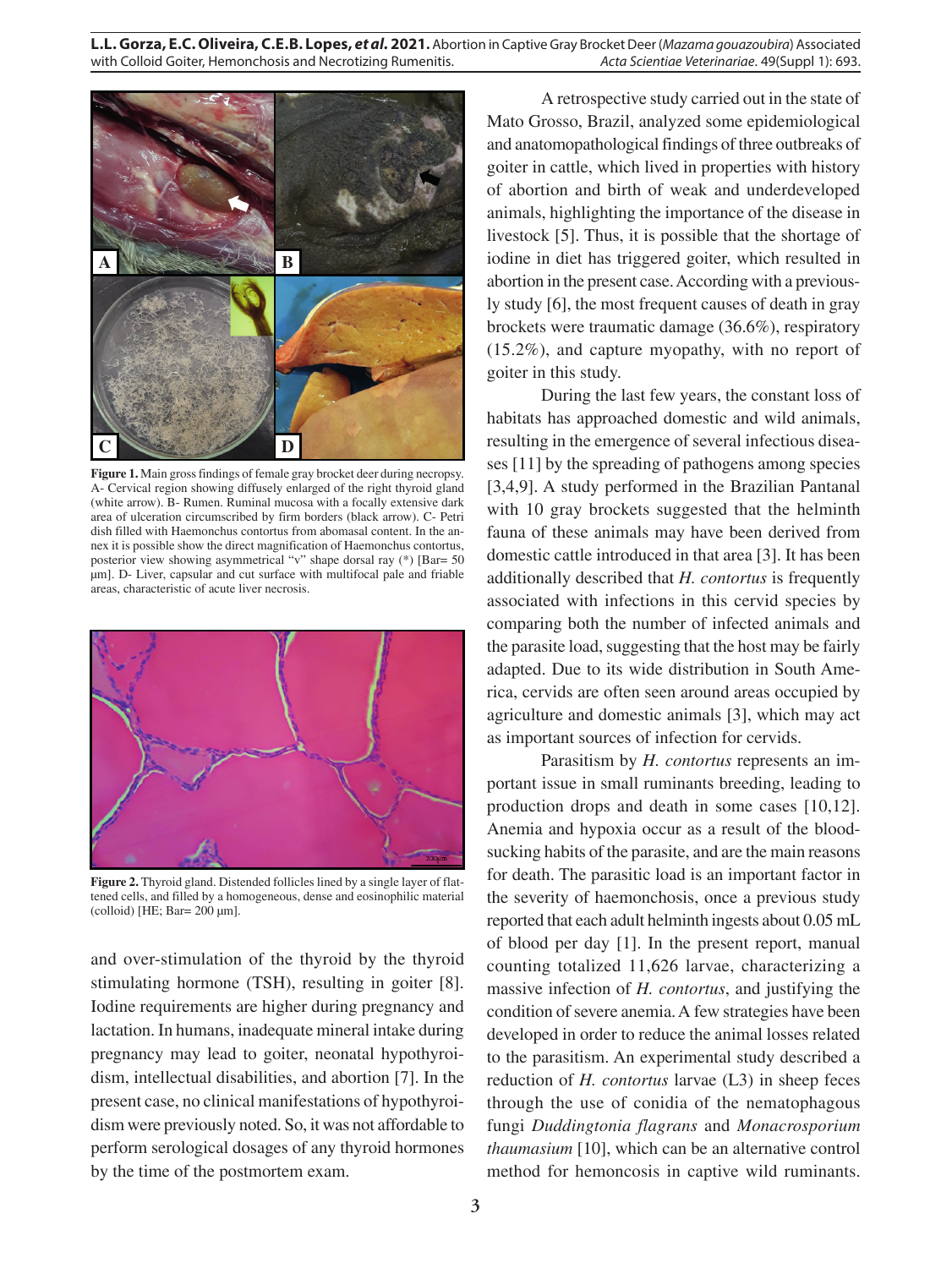The high parasitic counting described here enhances the importance of this host-parasite relationship in captivity situations.

Inflammatory lesions in the rumen are frequently reported in most domestic ruminants, and in free-living gray brockets [6]. Basically, these chemical injuries occur as result of excessive intake of highly fermentable carbohydrates, which leads to a sudden decrease in ruminal pH, leading to a high proliferation of lactic acid producing bacteria [13]. The ruminal lesions found in the present case were consistent to those reported in cases of rumenitis in the literature [13]. The feeding management of the reported deer was based on measures of concentrate for cattle, which was probably the cause of the ruminal lesion. Although it was not possible to identify the bacterial agent involved in the present case, the bacterial agents frequently involved in cases of ruminal acidosis followed by necrotizing rumenitis used to be from the own ruminal microbiota, such as *Fusobacterium necrophorum* and *Clostridium* spp. [13]. Moreover, liver damage may have resulted from septic thromboembolism, secondary to the primary ruminal lesion.

In conclusion, it is reported a case of abortion associated with colloid goiter, massive haemonchosis and necrotizing rumenitis in a captive deer (*M. gouazoubira*). This is the first report of colloid goiter in this species. Moreover, successive management failures may cause concomitant diseases and lead to death in a short term. Preventive actions to control parasites and provide adequate diets during pregnancy and postpartum must be adopted to preserve the species in captive.

## MANUFACTURER

<sup>1</sup>Merial Saúde Animal - Boehringer Ingelheim. Lyon, France.

*Acknowledgements***.** The authors thank to CNPq (Conselho Nacional de Desenvolvimento Científico e Tecnológico), CAPES (Coordenação de Aperfeiçoamento de Pessoal de Nível Superior) and FAPES (Fundação de Apoio á Pesquisa do Espírito Santo) Edital no 18/20 Programa de Desenvolvimento da Pós-Graduação (PDPG -Parceria Estratégica nos Estados, for funding this study. They are also very grateful to students Marina Gusman and Bianca Spelta for all the assistance in the case.

*Declaration of interest***.** The author declare that they have no conflicts of interest. The authors are responsible for the manuscript content.

## **REFERENCES**

- **1 Clark C.H., Kiesel G.K. & Goby C.H. 1962.** Measurements of blood loss caused by *Haemonchus contortus* infection in 177 sheep. *American Journal of Veterinary Research*. 23: 977-980.
- **2 Duarte J.M.B. 2014.** Artiodactyla-Cervidae (Veados e Cervos). In: Cubas Z.S., Silva J.C.R. & Catão-Dias J.L. (Eds). *Tratado de Animais Selvagens*. 2.ed. São Paulo: Roca, pp.2274-2301.
- **3 Lux-Hoppe E.G., Tebaldi J.H. & Nascimento A.A. 2010.** Helminthological screening of free-ranging grey brocket deer *Mazama gouazoubira* Fischer, 1817 (Cervidae: Odocoileini) from Brazilian Pantanal wetlands, with considerations on *Pygarginema verrucosa* (Molin, 1860) Kadenatzii, 1948 (Spirocercidae: Ascaropsinae). *Brazilian Journal of Biology*. 70: 417-423.
- **4 Marques S.M.T., Quadros R.M., Mazzolli M. & Jesus J.R. 2007.** Parasitos gastrintestinais em veados (*Mazama gouazoubira*) de áreas nativas no planalto de Santa Catarina, Brasil. *Veterinária em Foco*. 5: 1-8.
- **5 Martins K.P.F., Fonseca T.R.S., Silva E.S., Munhoz T.C.P., Dias G.H.S., Galiza G.J.N., Oliveira L.G.S. & Bobaid F.M. 2018.** Bócio em bovinos. *Pesquisa Veterinária Brasileira*. 38: 1030- 1037.
- **6 Navas-Suárez P.E., Delgado-Diaz J., Matushima E.R., Favero C.M., Sarmiento A.M.S., Sacristán C., Ewbank A.C., Joppert A.M., Duarte J.M.B., Santos-Cirqueira C.S., Cogliati B., Mesquita L., Maiorka P.C. & Catão-Dias J.L. 2018.** A retrospective pathology study of two Neotropical deer species (1995-2015), Brazil: Marsh deer (*Blastocerus dichotomus*) and brown brocket deer (*Mazama gouazoubira*). *PloS One.* 13: 1-26.
- **7 Pearce E.N. 2012.** Effects of iodine deficiency in pregnancy. *Journal of Trace Elements in Medicine and Biology*. 26: 131-133.
- **8 Rosol T.J. & Gröne A. 2016.** Endocrine Glands. In: Maxie G.M. (Ed). *Pathology of Domestic Animals*. San Diego: Saunders, pp.310-336.
- **9 Shen D.D., Wang J.F., Zhang D.Y., Peng Z.W., Yang T.Y., Wang Z.D., Bowman D.D., Hou Z.J. & Liu Z.S. 2017.** Genetic diversity of *Haemonchus contortus* isolated from sympatric wild blue sheep (*Pseudois nayaur*) and sheep in Helan Mountains, China. *Parasites & Vectors*. 10: 1-10.